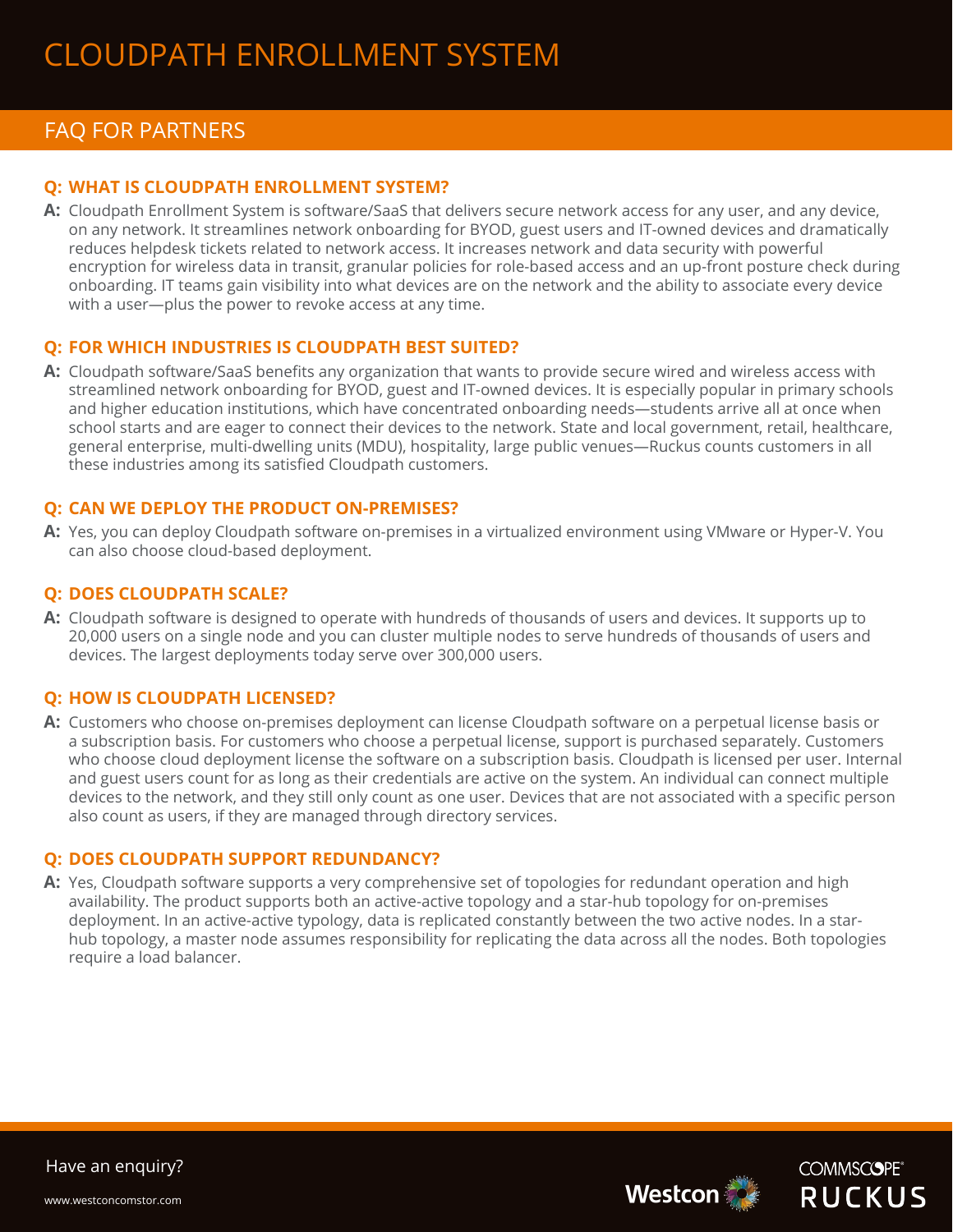# **Q: IS CLOUDPATH A NAC?**

**AA:** Cloudpath features overlap with 90% of what a heavyweight NAC product can do, so you can think of it as a lightweight NAC. However, the term "NAC" or "network access control" often connotes a hardware appliance that must sit on-premises and that involves a software agent on the device. These heavyweight NAC products have a well-deserved reputation for being very hard to deploy and manage. The agent on the device also imposes a high system overhead—taxing the CPU and draining the battery. That's because the agent is constantly checking to make sure that the device's security posture complies with IT policies.

For the large majority of organizations that don't want to sign up for the downsides of heavyweight NAC, Cloudpath Enrollment System is a better fit. Cloudpath software performs an up-front posture check during device onboarding rather than a persistent posture check. But it also does not come with the significant downsides of a heavyweight NAC product. Unlike heavyweight NAC, it offers the option for cloud-based deployment. Cloudpath software is also much easier to deploy and manage than heavyweight NAC.

#### **QQ: IS CLOUDPATH AN ENTERPRISE MOBILITY MANAGEMENT (EMM) PLATFORM?**

**AA:** Cloudpath features overlap some with enterprise mobility management products in that it can push specific software to devices as part of the onboarding process. But it is not a full featured EMM platform. For example, if you want to remotely lock and wipe a device that has been lost or stolen, you would need a purpose-built EMM product. Cloudpath does not do remote wipe and lock. You could also use an EMM platform to manage the software on devices on an ongoing basis—something Cloudpath can't do unless you require users to go through the onboarding process again. As the name implies, EMM focuses more on managed devices, whereas Cloudpath focuses on BYOD and guest devices, which are typically not managed by IT (although it also supports IT-owned devices). Cloudpath does integrate with EMM products, and you can think of the two as complements rather than substitutes for one another. Ruckus has a formal technology partnership with AirWatch among players in this product category.

## **QQ: HOW DOES CLOUDPATH HELP IN UNIFIED WIRED/WIRELESS ACCESS?**

**AA:** Cloudpath provides secure access for both wired and wireless, and it works with any standards-based network infrastructure.

## **Q: DOES CLOUDPATH HAVE API SUPPORT?**

**AA:** Cloudpath software features extensive support for APIs on both northbound and southbound interfaces. You can use APIs to get Cloudpath statistics like devices enrollment status and to issue or revoke certificates to client devices. APIs can also be used by external captive portals and by any application that can consume Cloudpath APIs.

## **Q: HOW DOES CLOUDPATH HELP WITH CHROMEBOOKS?**

A: Cloudpath software features tight integration with Chromebooks. A Chromebook extension enables easy onboarding and installation of digital certificates on Chromebooks. This extension also enhances security by installing the certificate on the TPM chip of the Chromebook.

## **Q: WHAT IS AN OSU AND HOW DOES IT HELP?**

**AA:** OSU or online sign up is a server that complements a Hotspot 2.0 Release 2 solution (R2). OSU enables Hotspot 2.0 Release 2-capable devices to onboard and roam across networks seamlessly. Cloudpath has an OSU server that lets customers deploy Hotspot 2.0 R2. The Cloudpath OSU implementation is backward-compatible, enabling non-Hotspot 2.0 Release 1 and Release 2 devices to join the network in a similar fashion.





Have an enquiry?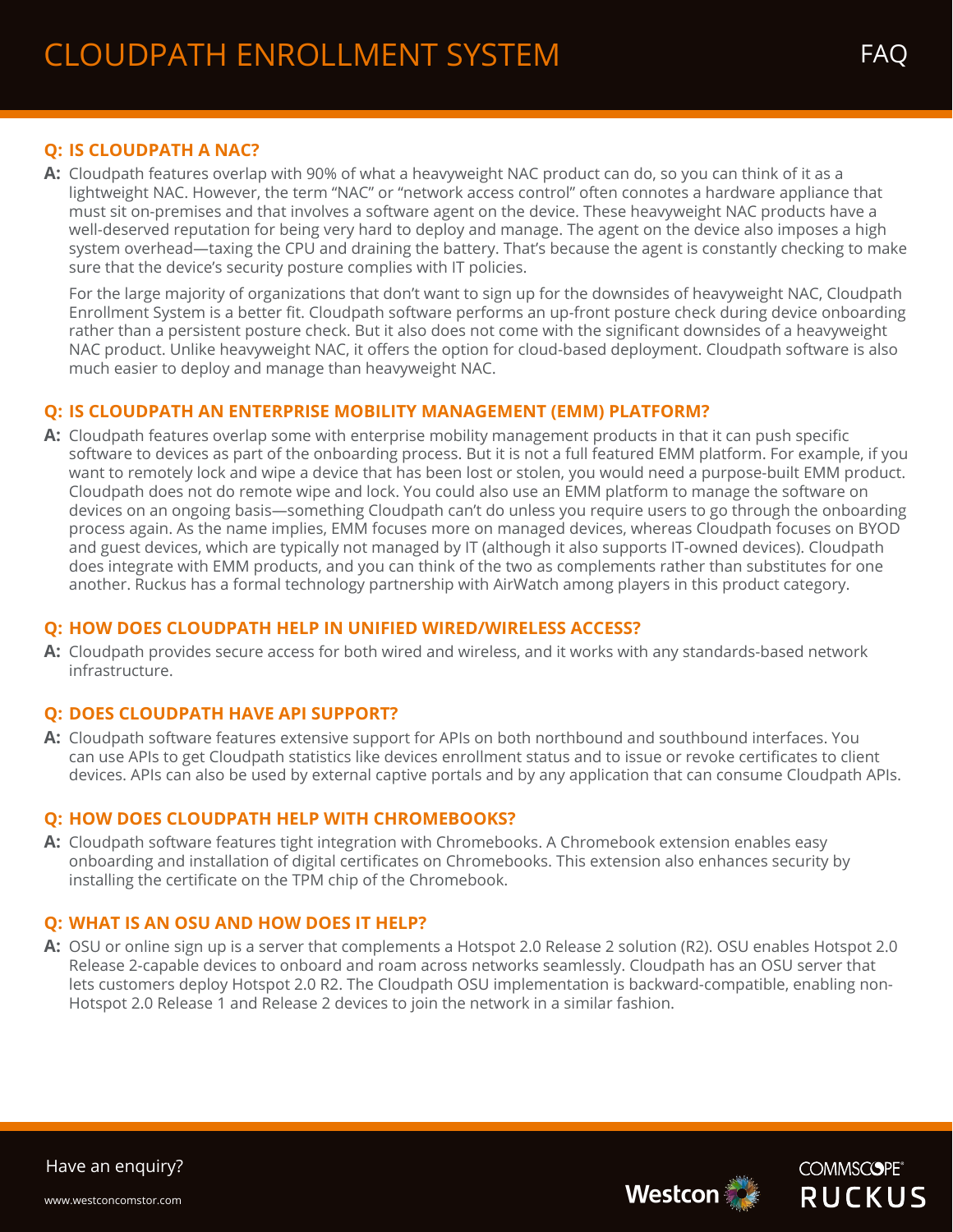# **QQ: DOES CLOUDPATH INTEGRATE WITH EMM, NAC AND EXTERNAL FIREWALL VENDORS?**

**AA:** Yes, Cloudpath integrates with any standards-based EMM, NAC and firewall via its APIs

#### **Q: ARE TRIAL LICENSES AVAILABLE?**

A: Yes, free 30-day trial licenses are available for prospective customers.

#### **Q: DOES CLOUDPATH SUPPORT COA?**

A: Yes, Cloudpath supports RADIUS Change of Authorization.

#### **QQ: I ALREADY HAVE A MICROSOFT CA SERVER; CAN I JUST INTEGRATE WITH IT?**

**AA:** Yes. Cloudpath comes with its own built-in certificate authority and you can also use Microsoft as an external certificate authority

#### **Q: ARE MULTIPLE LANGUAGES SUPPORTED?**

**AA:** Any ISO-compatible language is supported on Cloudpath portal pages. The administrator UI is English only.

#### **QQ: I AM HAPPY WITH MY RADIUS SERVER I USE TODAY. CAN I CONTINUE USING IT?**

A: Yes. You can choose to use the product's built-in RADIUS server or any external RADIUS server.

#### **Q: WHAT DEVICE OPERATING SYSTEMS DOES THE SOFTWARE SUPPORT?**

**AA:** Cloudpath software supports a wide array of operating systems, including iOS, Android, Windows, Chrome, MacOS, Linux and many more. For practical purposes, it will support any device a user is likely to bring into your environment. It also provides manual configuration options for those few devices that are not natively supported. Please review the deployment guide for more detail.

#### **Q: WHAT GUEST ACCESS METHODS ARE SUPPORTED?**

**AA:** Cloudpath software offers a wide variety of guest access methods, including sponsor-approved and sponsor initiated workflows, SMS/email registration, voucher-based onboarding, social login and custom OAuth 2.0

#### **QQ: WHAT USER DATABASES CAN CLOUDPATH AUTHENTICATE USERS TO?**

**AA:** Cloudpath works with a wide range of user databases including Active Directory, RADIUS, LDAP, OAuth2.0 and Novell.

#### **Q: WHAT SMS PROVIDERS DOES THE PRODUCT SUPPORT?**

**AA:** Cloudpath natively supports Twilio and CDYNE. It can also plug into any custom SMS gateway.

# **Q: ARE NOT-FOR-RESALE (NFR) LICENSES AVAILABLE FOR PARTNERS?**

**AA:** Yes, Ruckus offers 25-user NFR licenses valid for three years to partners.